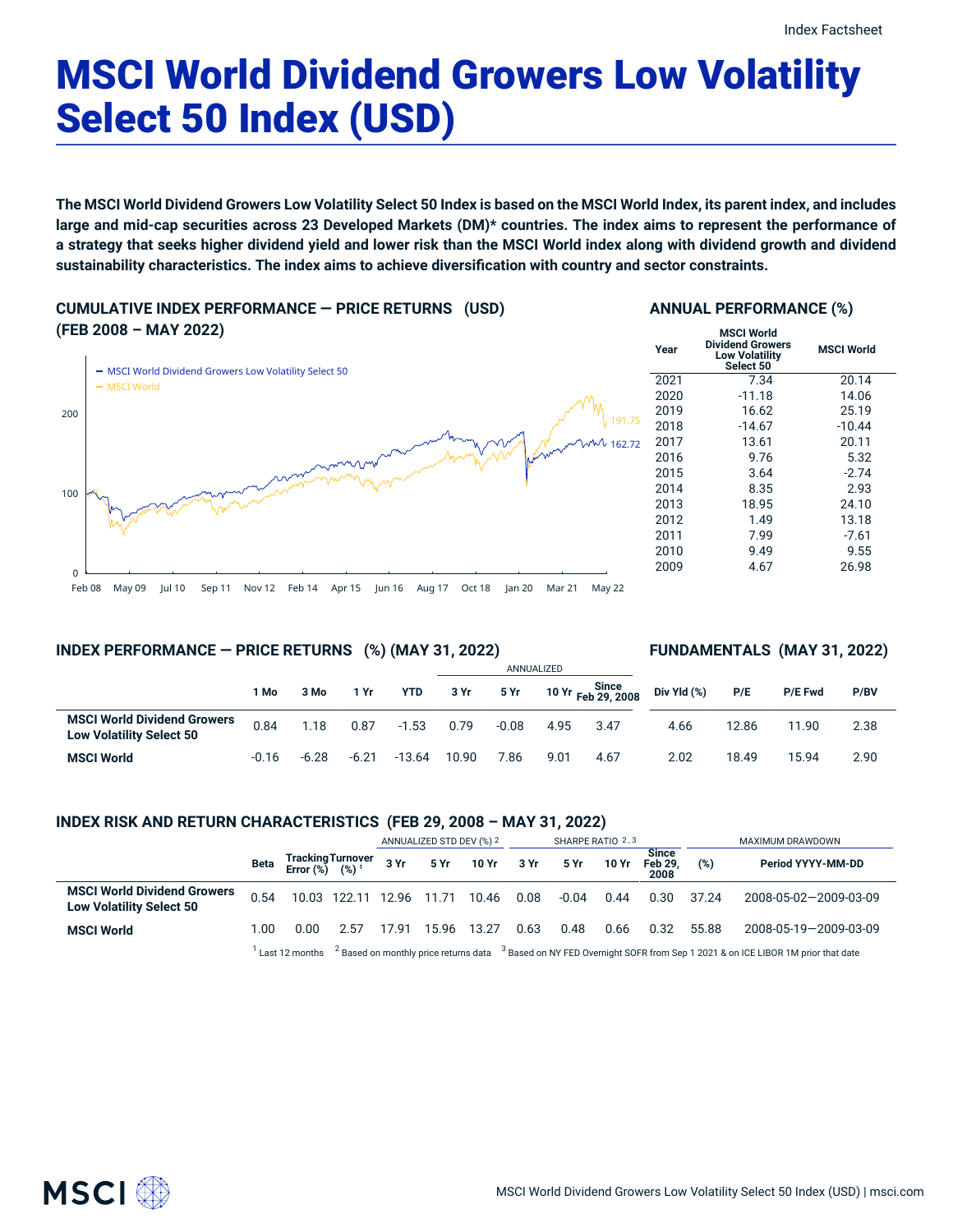## **MSCI World Dividend Growers Low Volatility Select 50 Index (USD)**

## **INDEX CHARACTERISTICS**

|                     | <b>MSCI World</b><br><b>Dividend Growers</b><br><b>Low Volatility</b><br>Select 50 | <b>MSCI World</b> |  |  |  |  |  |
|---------------------|------------------------------------------------------------------------------------|-------------------|--|--|--|--|--|
| Number of           | 50                                                                                 | 1,540             |  |  |  |  |  |
| <b>Constituents</b> |                                                                                    |                   |  |  |  |  |  |
|                     | Weight (%)                                                                         |                   |  |  |  |  |  |
| <b>Largest</b>      | 5.03                                                                               | 4.54              |  |  |  |  |  |
| <b>Smallest</b>     | 0.87                                                                               | 0.00              |  |  |  |  |  |
| Average             | 2.00                                                                               | 0.06              |  |  |  |  |  |
| <b>Median</b>       | 1.76                                                                               | 0.03              |  |  |  |  |  |
|                     |                                                                                    |                   |  |  |  |  |  |

## **TOP 10 CONSTITUENTS**

|                               | Country | Index<br>$Wt.$ $(\%)$ | Parent<br>Index<br>Wt. (%) | <b>Sector</b>       |
|-------------------------------|---------|-----------------------|----------------------------|---------------------|
| POWER ASSETS HOLDINGS         | НK      | 5.03                  | 0.02                       | <b>Utilities</b>    |
| JAPAN TOBACCO                 | JP.     | 4.48                  | 0.04                       | <b>Cons Staples</b> |
| <b>VERIZON COMMUNICATIONS</b> | US.     | 3.88                  | 0.39                       | Comm Srvcs          |
| JOHNSON & JOHNSON             | US      | 3.55                  | 0.88                       | <b>Health Care</b>  |
| GILEAD SCIENCES               | US      | 3.26                  | 0.15                       | Health Care         |
| SOFTBANK CORP                 | JP.     | 3.18                  | 0.06                       | Comm Srvcs          |
| AT&T                          | US.     | 3.13                  | 0.28                       | Comm Srvcs          |
| <b>ALTRIA GROUP</b>           | US.     | 3.13                  | 0.18                       | <b>Cons Staples</b> |
| <b>CONSOLIDATED EDISON</b>    | US.     | 3.02                  | 0.07                       | <b>Utilities</b>    |
| KINDER MORGAN P               | US      | 2.89                  | 0.07                       | Energy              |
| Total                         |         | 35.55                 | 2.15                       |                     |

**SECTOR WEIGHTS**



## **COUNTRY WEIGHTS**



\* DM countries include: Australia, Austria, Belgium, Canada, Denmark, Finland, France, Germany, Hong Kong, Ireland, Israel, Italy, Japan, Netherlands, New Zealand, Norway,<br>Portugal, Singapore, Spain, Sweden, Switzerland, t

The MSCI World Dividend Growers Low Volatility Select 50 Index was launched on Aug 19, 2020. Data prior to the launch date is back-tested test (i.e. calculations of how the<br>index might have performed over that time period